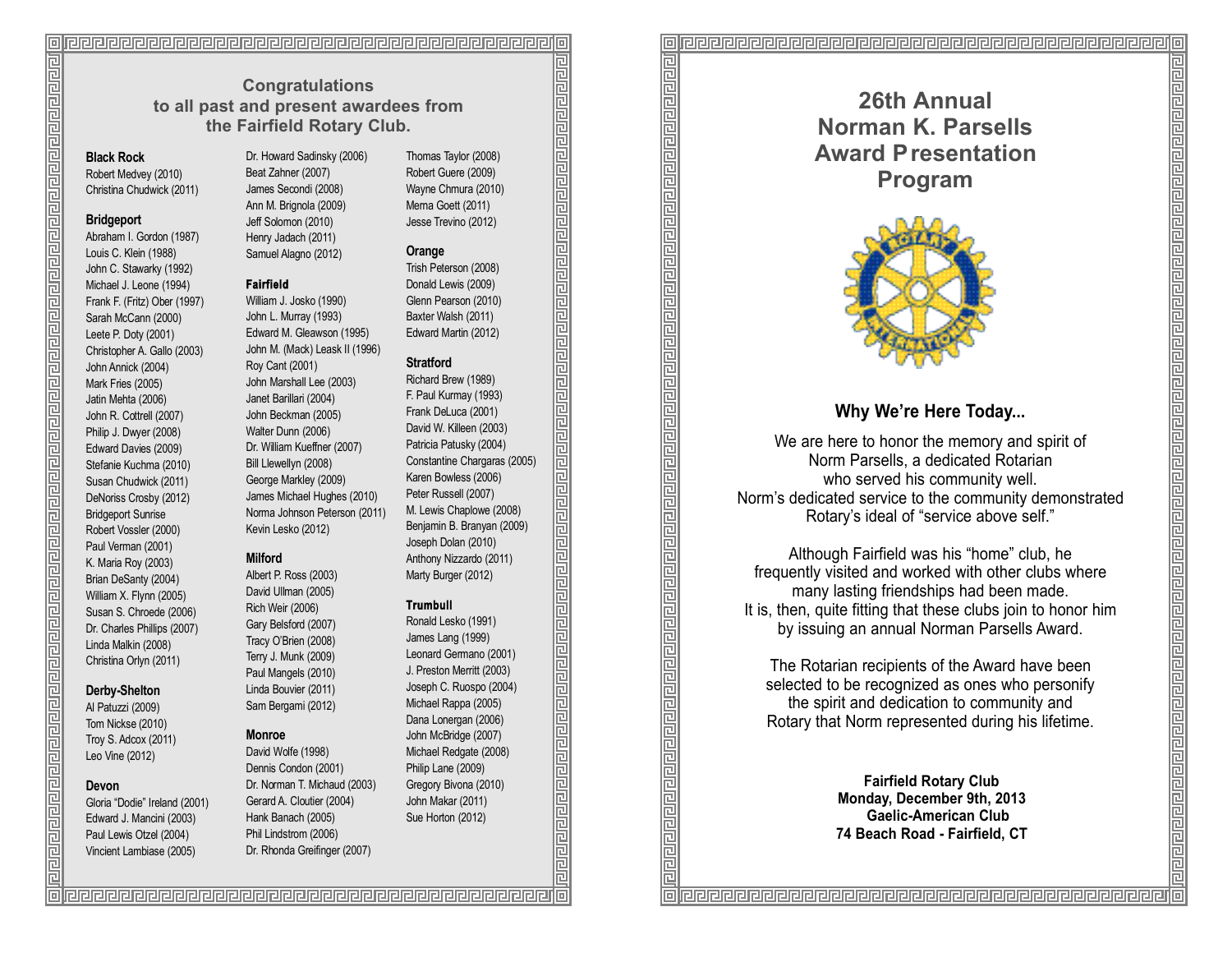# **Norman King Parsells was born in Stamford on March 14, 1909. Norman King Parsells 1909 - 1986**

**After graduating from the Stamford Public School system, he entered Yale University, earning a B.A. in 1929 and a J.D.L. in 1932.** 

**While at Yale, he was a member of Phi Beta Kappa and Alpha Delta. He later became active in alumni activities, serving as Agent for Alumni Affairs of Yale law School.**

**Following graduation, he joined the prominent law firm of Marsh, Day and Calhoun, eventually becoming a senior partner. He was a member of the bar of the United States District Court for the District of Connecticut, a Fellow of the American Bar Foundation, president of the Connecticut and Bridgeport Bar Associations and Fairfield Town Court Judge.**

إواقات والمروا والمروا والمروا والمروا والمروا والمروا والمروا والمروا والمروا والمروا والمروا والمروا والمروا والمروا والمرا

**Shortly after the start of WWII, he enlisted in the United States Navy as a Lieutenant, receiving an honorable discharge in 1945.**

**A resident of Fairfield since 1938, Norm joined the Fairfield Rotary Club in 1948. He served as President in 1951-52, District Governor of 7980 in 1967-68 and later as District Chair of the Legislative Committee and as District parliamentarian.**

**Politically, he served three terms in the Connecticut House of Representatives and in 1955 was the Majority Leader. Locally he served for seven years as moderator of the Fairfield Representative Town Meeting.**

**Norm was also community minded, serving as President of the Greater Bridgeport/ Fairfield YMCA, as well as Director of the Audubon Society of Connecticut and the Bridgeport Museum of Art, Science and Industry.**

**In 1985 he was honored as the recipient of the Fairfield Chamber of Commerce Harold B. Harris Award, in recognition of his community service.**

واقاوا والواقا والواقا والماقا والماقا والماقا والماقا والماقا والماقا والماقا والماقا والماقا والماقا والماقا والماقا

**Norman King Parsells was a distinguished citizen and gave much of himself to his country, state, community and mankind. He truly epitomized one of the main tenets upon which Rotary International was founded, "Service above Self."**

**Rotary lost a wonderful champion when Norm passed away on June 19, 1986 at the age of** seventy-seven.



*"Reach Within to Embrace Humanity"* 

### **TODAY'S PROGRAM**

**Master of Ceremonies Steve Elworthy President, Fairfield Rotary Club**

**Welcome Steve Elworthy**

**Song - 'America' Led by Bob Price and the** 

**Invocation Jim Hisey**

**Pledge Debbie Clancy** 

**Why We're Here: Abraham I Gordon Remembering Norm Parsells Bridgeport Rotary Club**

**Past President, Fairfield Rotary**

**FairfieldRotary Singers.**

**President Elect, Fairfield Rotary**

**4 Way Test George Markley Past President, Fairfield Rotary**

**Greetings Rick Bassett District 7980 District Governor 2013-2014** 

**Past RI Vice President**

**Presentation of Awards Steve Elworthy and Deb Clancy President, Fairfield Rotary President-Elect and IPP**



**Service Above Self**

@@@@@@@@@@@@@@@@@@@@@@@@@@@@@@@@@@@@@@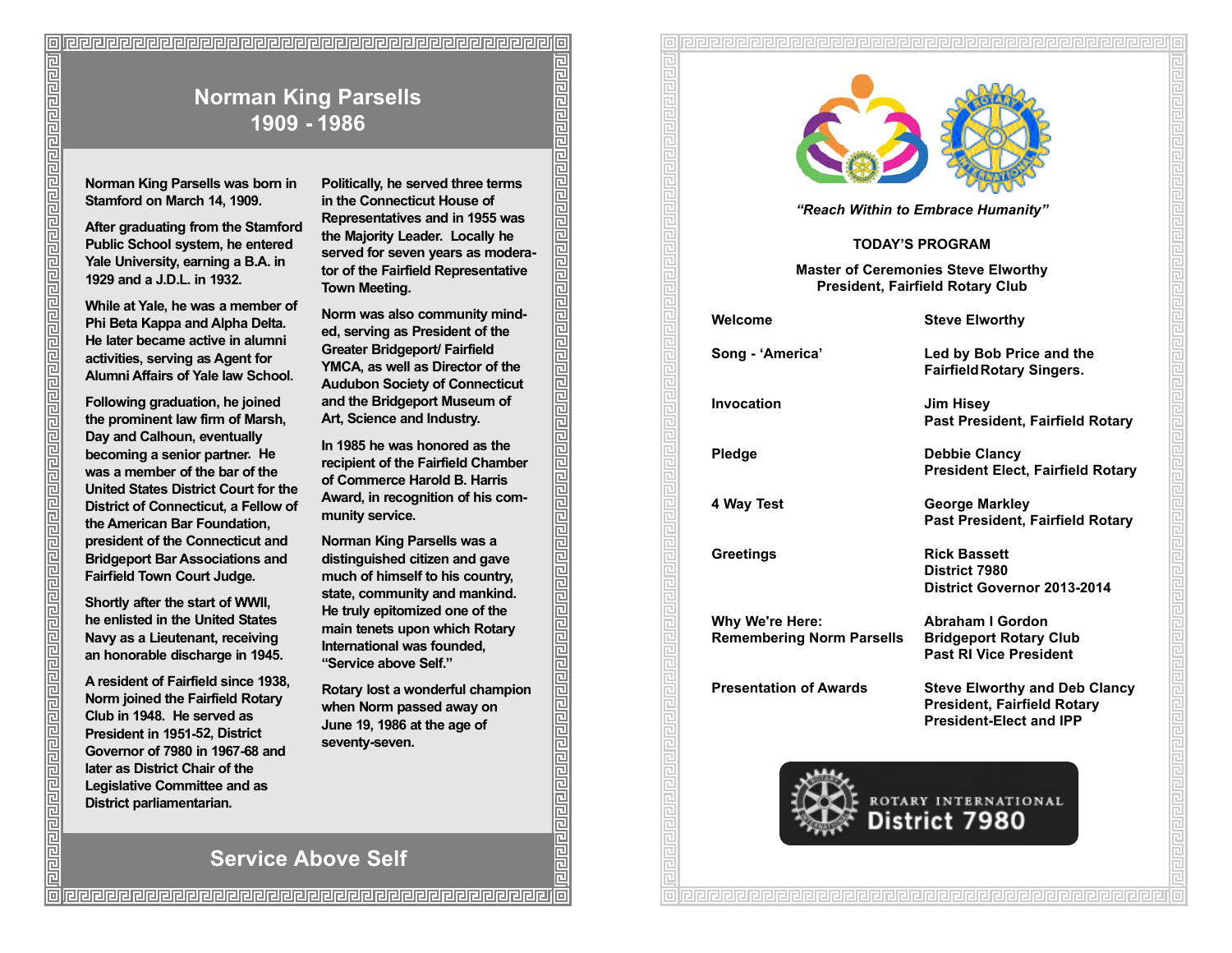# **Norman Parsells Recipients 2013**

### **Black Rock - Charles Priddle**

Charlie was a member of the Rotary Club of Derby/Shelton for 22 years. During this time, he received the Excellence in Leadership



Award in 2000, was Sergeant at Arms from 2003-2004, Centennial President in 2005, a Paul Harris Fellow in 2006, and Vocational Service Co-Chair in 2007. He has been a member of the

Black Rock Rotary Club for the past 2 years, where he is the current acting Secretary. He has worked at the Kennedy Center in Trumbull for the last 3 years as a Corporate Training Specialist.

### **Bridgeport – George Shawah, Jr.**

George Shawah, Jr. was introduced to Rotary through his father George Shawah, Sr. and joined in March 1987 after he graduated from Muhlenburg College in 1982.



He has been a consistent leader within the organization since his joining. He served as President in 2004-2005. George is a Paul Harris Fellow and Sustaining Member of the Foundation. He

currently serves as Sergeant-at-Arms and is a member of the Bridgeport Rotary Club Foundation. In past years, he chaired all the avenues of service, served on the Rotary Housing Board, and was a member of the Board of Directors. George is always to first to volunteer for club activities and is particularly active in the club's Fundraising Committee from reserving the location to the minutiae associated with the setup. As a dedicated winemaker, George and his wife Annette, sponsor winetasting events at their

home for club members as a fundraising activity for the club. When not at a Rotary event, George is president of Baldwin Pearson & Company, a family owned Commercial Real Estate Brokerage and appraisal firm.

### **Derby-Shelton –Anthony F. DellaMonica**

Tony was a lifelong resident of Shelton. He was a barber for 57 years and owned Anthony's Family Hair Care Center for over



30 years before retiring. Tony was an active member of the Derby-Shelton Rotary Club serving as its' President from 1983- 1984 and as Secretary for 10 years.

He was an Area Rep for Rotary D-7980 and was responsible for the chartering of the Interact clubs at Derby High and Shelton High schools. He had perfect attendance for 30 years and was the recipient of the Paul Harris Fellow from the Rotary Foundation. He also was on the Board of Directors for the Boys & Girls Club of Lower Naugatuck Valley for over 25 years and was a member of the Shelton Planning & Zoning Commission from 1981 to 1986. Tony was a member of Shelton's Conser-vation Commission and was an avid hunter and fisherman. He was the Outdoor columnist for the "Suburban News" and a Board Member of the Shelton Businessmen's Association. He was a lifetime member of the National Rifle Association, the Seymour Fish and Game Club and former member of the Connecticut Wildlife Federation..

Unfortunately Tony passed away on Oct 17th and is missed greatly by his Rotary friends and community.

### **Devon – Mark Krom**

Mark Krom was first introduced to the Devon Rotary Club in 1996. It was inevitable that he would make an excellent Rotarian as he



had exemplified the motto "Service Above Self" long before ever joining the Rotary Family. Within the Devon club itself, Mark has served as Sergeant-At-Arms, Chairman of the Amicares Home

Improvement Project, Chairman of the Liberty Rock Renovation (a lookout point that the colonists used to guard against British invasion during the Revolutionary War, located in Devon), and the Vials for Life program. As the owner of Harborview Electric he performed all the electrical work and its maintenance to the Devon Rotary Pavilion assembled in 2005.

In addition to his contributions to Rotary activities, Mark was the chair of the Milford Haunted House Project for 6 years, volunteers for the Red Cross, served on the board of Drug Free Milford, the Inland Wetlands Committee, the Milford Cemetery Association and volunteers for the Special Olympics.

Mark's dedication to our community is most demonstrated by his dedication to the Boy Scouts of America where he has been the Scoutmaster for Troop One Milford for 33 years. Every year he runs a Coat and Glove drive for the rescue mission in Bridgeport, the Thanks for Giving Food Drive, the Milford Point Clean Up and Christmas cards to the Troops. He has produced 78 Eagle Scouts as Scoutmaster and the Superstorm Sandy Relief Dinner that he ran became the model program for FEMA.

Mark is married to Denise Jenkins-Krom. They have 5 children Mark, Bart, Kelly, Jason and Seth and 7 grandchildren Tashya, Morgan, Olivia, Taylor, Braedon, Cooper and Jackson.

### **Fairfield – Peter A. Penczer**

Peter Penczer grew up in Fairfield, attending the public schools, and graduated from West Point in 1958. He spent four years.



mostly in Germany, in the Army as an engineer. He graduated from Yale Law School in 1965. He began his own law firm in 1971 focusing on commercial real estate law. Real estate develop-

ment gradually became his primary activity, although he's of counsel to Green and Gross in Bridgeport. Peter was Honoree at Operation Hope's 2008 Gala for his contributions and at the Fairfield Theater Company's 2012 Gala for his contributions and 10 years of board service, which included three years as president. He's on the boards of the International Institute of Connecticut, (as President for two years), the Fairfield Museum and History Center, and the Science Park at Yale, in New Haven. Peter is Chairman of the Fairfield Economic Development Commission, and VP for International Service in our Fairfield Rotary Club. He's been married to his wife, Lynne, for 54 years, and enjoys their life together in addition to other activities and hobbies.

### **Trumbull – Byron Campbell**

Byron has been a community leader through his involvement in his church, charities, Trumbull Chamber of Commerce, Trumbull



Cable Advisory Board, Trumbull Rotary and Trumbull AYSO. Byron has served on many boards and logged hundreds of volunteer hours.

A Rotarian for just 4 years,

Byron jumped right in serving along side his fellow Rotarians at many events. Byron currently co-chairs the communications board and is the webmaster for the club. Byron is the co-owner of Firelight Media Group in Trumbull CT. Byron has received many industry awards, including Tellys and Emmys.